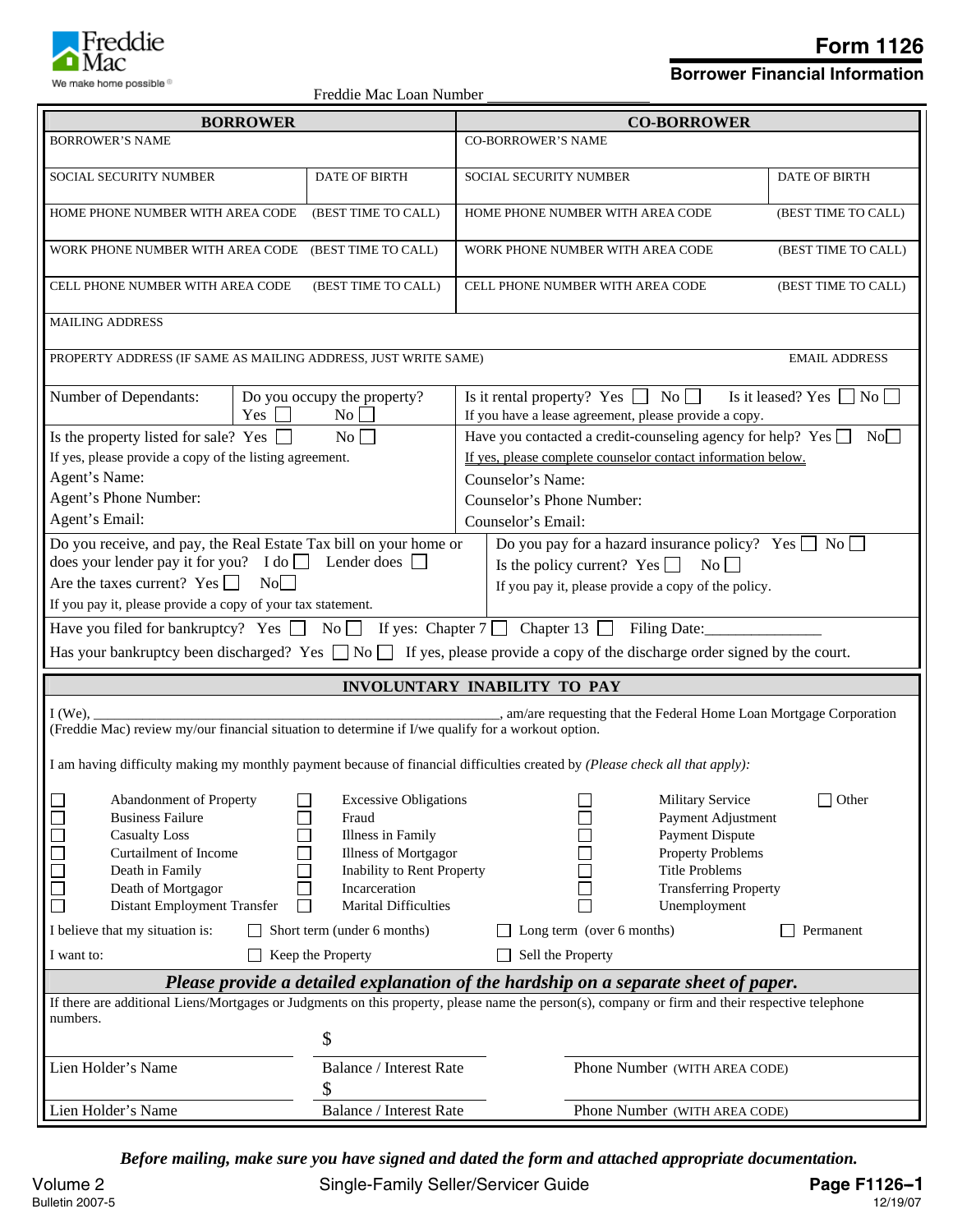| <b>EMPLOYMENT</b>                                  |                                                                                                                    |                                          |                                             |                                     |                        |  |  |
|----------------------------------------------------|--------------------------------------------------------------------------------------------------------------------|------------------------------------------|---------------------------------------------|-------------------------------------|------------------------|--|--|
| BORROWER-EMPLOYER'S ADDRESS & PHONE #<br>HOW LONG? |                                                                                                                    | CO-BORROWER-EMPLOYER'S ADDRESS & PHONE # |                                             | <b>HOW LONG?</b>                    |                        |  |  |
|                                                    |                                                                                                                    |                                          |                                             |                                     |                        |  |  |
| <b>Monthly Income - Borrower</b>                   |                                                                                                                    |                                          |                                             | <b>Monthly Income - Co-Borrower</b> |                        |  |  |
| Gross Wages / Frequency of Pay                     | \$                                                                                                                 |                                          | Gross Wages / Frequency of Pay              | \$                                  |                        |  |  |
| Unemployment Income                                | $\mathsf{\$}$                                                                                                      |                                          | Unemployment Income                         |                                     | \$                     |  |  |
| Child Support / Alimony*                           | \$                                                                                                                 |                                          | Child Support / Alimony*                    |                                     | \$                     |  |  |
| Disability Income/ SSI                             | \$                                                                                                                 |                                          | Disability Income/ SSI                      |                                     | \$                     |  |  |
| <b>Rents Received</b>                              | \$                                                                                                                 |                                          | <b>Rents Received</b>                       |                                     | \$                     |  |  |
| Other                                              | \$                                                                                                                 |                                          | Other                                       |                                     | \$                     |  |  |
| Less: Federal and State Tax, FICA                  | \$                                                                                                                 |                                          | Less: Federal and State Tax, FICA           |                                     | \$                     |  |  |
| Less: Other Deductions (401K, etc.)                | $\mathsf{\$}$                                                                                                      |                                          | Less: Other Deductions (401K, etc.)         |                                     | \$                     |  |  |
| Commissions, bonus and self-employed income        | $\mathsf{\$}$                                                                                                      |                                          | Commissions, bonus and self-employed income |                                     | \$                     |  |  |
|                                                    | * * ALL INCOME NEEDS TO BE DOCUMENTED<br>$\ast$<br>Paystub must be most recent date with year to date information. |                                          |                                             |                                     |                        |  |  |
| <b>Total (Net income)</b>                          | \$                                                                                                                 |                                          |                                             | <b>Total (Net income)</b>           | \$                     |  |  |
| <b>Monthly Expenses</b>                            |                                                                                                                    |                                          |                                             | <b>Assets</b>                       |                        |  |  |
| Other Mortgages / Liens                            | \$                                                                                                                 |                                          | <b>Type</b>                                 |                                     | <b>Estimated Value</b> |  |  |
| Auto Loan(s)                                       | \$                                                                                                                 |                                          | Checking Account(s)                         |                                     | \$                     |  |  |
| Auto Expenses / Insurance                          | $\mathsf{\$}$                                                                                                      |                                          | Saving / Money Market                       |                                     | $\mathsf{\$}$          |  |  |
| Credit Cards / Installment Loan(s)                 | $\mathsf{\$}$                                                                                                      |                                          | Stocks / Bonds / CDs                        |                                     | \$                     |  |  |
| (total minimum payment for both per month)         |                                                                                                                    |                                          |                                             |                                     |                        |  |  |
| Health Insurance (not withheld from pay)           | \$                                                                                                                 |                                          | IRA / Keogh Accounts                        |                                     | \$                     |  |  |
| Medical (Co-pays and Rx)                           | \$                                                                                                                 |                                          | 401k / ESPO Accounts                        |                                     | \$                     |  |  |
| Child Care / Support / Alimony                     | \$                                                                                                                 |                                          | Home                                        |                                     | \$                     |  |  |
| Food / Spending Money                              | \$                                                                                                                 |                                          | <b>Other Real Estate</b>                    | $\#$                                | $\mathsf{\$}$          |  |  |
| Water / Sewer / Utilities / Phone                  | \$                                                                                                                 |                                          | Cars                                        | #                                   | \$                     |  |  |
| HOA/Condo Fees/Property Maintenance                | $\mathbf{\hat{S}}$                                                                                                 |                                          | Life Insurance (Whole Life not Term)        |                                     | \$                     |  |  |
| Life Insurance Payments (not withheld from pay)    | $\mathsf{\$}$                                                                                                      |                                          | \$<br>Other                                 |                                     |                        |  |  |
| <b>Total</b>                                       | \$                                                                                                                 |                                          |                                             | <b>Total</b>                        | \$                     |  |  |

\* Alimony, child support or separate maintenance income need not be revealed if the Borrower or Co-borrower does not choose to have it considered for repaying this loan.

I agree as follows: My lender may discuss, obtain and share information about my mortgage and personal financial situation with third parties such as purchasers, real estate brokers, insurers, financial institutions, creditors and credit bureaus. Discussions and negotiations of a possible foreclosure alternative will not constitute a waiver of or defense to my lender's right to commence or continue any foreclosure or other collection action, and an alternative to foreclosure will be provided only if an agreement has been approved in writing by my lender. The information herein is an accurate statement of my financial status. I consent to being contacted concerning my Mortgage at any cellular or mobile telephone number I may have. This includes text messages and telephone calls to my cellular or mobile telephone.

Submitted this day of , 20

 $By \fbox{By}$ 

Signature of Borrower Signature of Co-Borrower

*Before mailing, make sure you have signed and dated the form and attached appropriate documentation.*  Volume 2 **Conserverse Conserverse Single-Family Seller/Servicer Guide <b>Page F1126-2**<br>Bulletin 2007-5 12/19/07